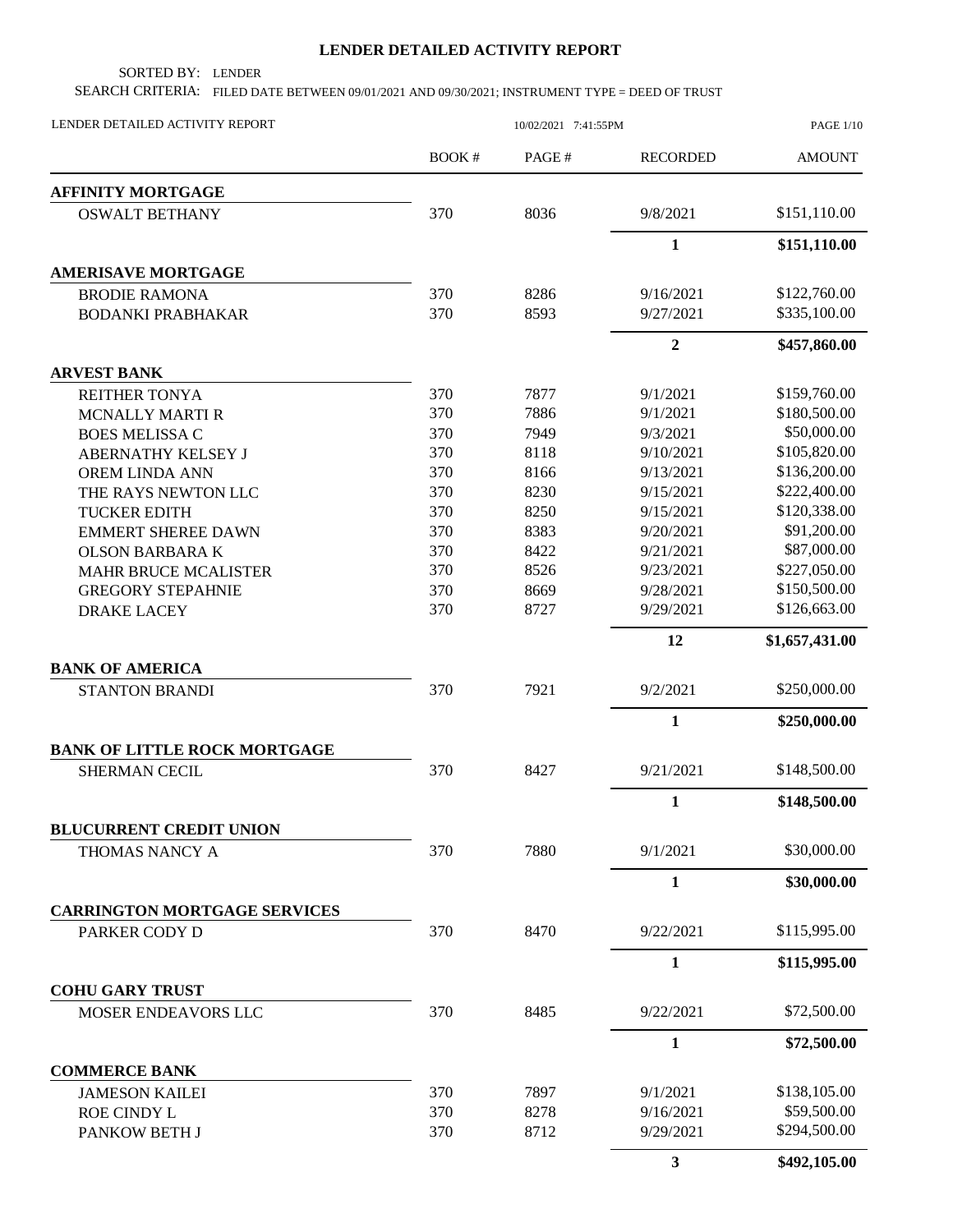PAGE 2/10

|                                                     | <b>BOOK#</b> | PAGE# | <b>RECORDED</b>  | <b>AMOUNT</b>  |
|-----------------------------------------------------|--------------|-------|------------------|----------------|
| <b>COMMUNITY BANK AND TRUST</b>                     |              |       |                  |                |
| PAYNE JUSTIN                                        | 370          | 7938  | 9/2/2021         | \$110,000.00   |
| STAUFFER COMMERCIAL INVESTMENTS LLC                 | 370          | 8026  | 9/7/2021         | \$666,000.00   |
| <b>STONE RICK</b>                                   | 370          | 8056  | 9/8/2021         | \$32,000.00    |
| <b>GRAHAM MIKA J</b>                                | 370          | 8084  | 9/9/2021         | \$192,160.00   |
| <b>MEYER TERI LINDSEY</b>                           | 370          | 8121  | 9/10/2021        | \$135,000.00   |
| ARGUETA BLANCA E                                    | 370          | 8122  | 9/10/2021        | \$23,000.00    |
| <b>JONES DONNA IRENE</b>                            | 370          | 8143  | 9/13/2021        | \$168,800.00   |
| <b>BROWN JEANNIE</b>                                | 370          | 8175  | 9/13/2021        | \$640,800.00   |
| <b>WILSON TIMMY LEE</b>                             | 370          | 8390  | 9/20/2021        | \$32,000.00    |
| PATTERSON JOYCE DEANNE                              | 370          | 8489  | 9/22/2021        | \$87,775.00    |
| <b>STAPP MELVIN R</b>                               | 370          | 8623  | 9/27/2021        | \$21,000.00    |
|                                                     |              |       | 11               | \$2,108,535.00 |
| <b>COMMUNITYAMERICA CREDIT UNION</b>                |              |       |                  |                |
| PHILLIPS BILLY JOE                                  | 370          | 7916  | 9/2/2021         | \$108,000.00   |
| <b>CORNERSTONE BANK</b>                             |              |       | $\mathbf{1}$     | \$108,000.00   |
| <b>LAUNIUS SATONIA</b>                              | 370          | 8419  | 9/21/2021        | \$34,400.00    |
|                                                     |              |       | $\mathbf{1}$     | \$34,400.00    |
| <b>COYLE JACK R</b>                                 |              |       |                  |                |
| <b>VICENTE LESVI</b>                                | 370          | 8086  | 9/9/2021         | \$115,000.00   |
|                                                     |              |       | $\mathbf{1}$     | \$115,000.00   |
| <b>COYLE SABRA</b>                                  |              |       |                  |                |
| <b>ALVAREZ MARIO</b>                                | 370          | 8086  | 9/9/2021         | \$115,000.00   |
|                                                     |              |       | $\mathbf{1}$     | \$115,000.00   |
| <b>CS BANK</b>                                      |              |       |                  |                |
| PAR IANG HLEI                                       | 370          | 7889  | 9/1/2021         | \$200,000.00   |
| PAR LANG HLEI                                       | 370          | 7899  | 9/2/2021         | \$1,135,000.00 |
|                                                     |              |       | $\boldsymbol{2}$ | \$1,335,000.00 |
| DAS ACQUISITION COMPANY                             |              |       |                  |                |
| <b>SCHMITT DARLENE</b>                              | 370          | 7925  | 9/2/2021         | \$76,156.00    |
| <b>CATHERS KAY MARIE</b>                            | 370          | 8204  | 9/14/2021        | \$126,262.00   |
| <b>BOTTOM ANITA</b>                                 | 370          | 8209  | 9/14/2021        | \$100,000.00   |
| <b>LOOMER MELINDA G</b>                             | 370          | 8281  | 9/16/2021        | \$80,280.00    |
| <b>FARLEY MELISSA B</b>                             | 370          | 8432  | 9/21/2021        | \$238,502.00   |
| <b>SHEARER MICHAEL</b>                              | 370          | 8501  | 9/23/2021        | \$82,968.00    |
| <b>GILBERT DAKOTA C</b>                             | 370          | 8693  | 9/28/2021        | \$85,360.00    |
|                                                     |              |       | 7                | \$789,528.00   |
| <b>ENDEAVOR CAPITAL</b><br><b>SIMPSON JEFFREY P</b> | 370          | 8530  | 9/23/2021        | \$202,000.00   |
|                                                     |              |       | 1                | \$202,000.00   |
| <b>FAIRWAY INDEPENDENT MORTGAGE</b>                 |              |       |                  |                |
| <b>WALKER ERIC</b>                                  | 370          | 8493  | 9/22/2021        | \$164,000.00   |
|                                                     |              |       | $\mathbf{1}$     | \$164,000.00   |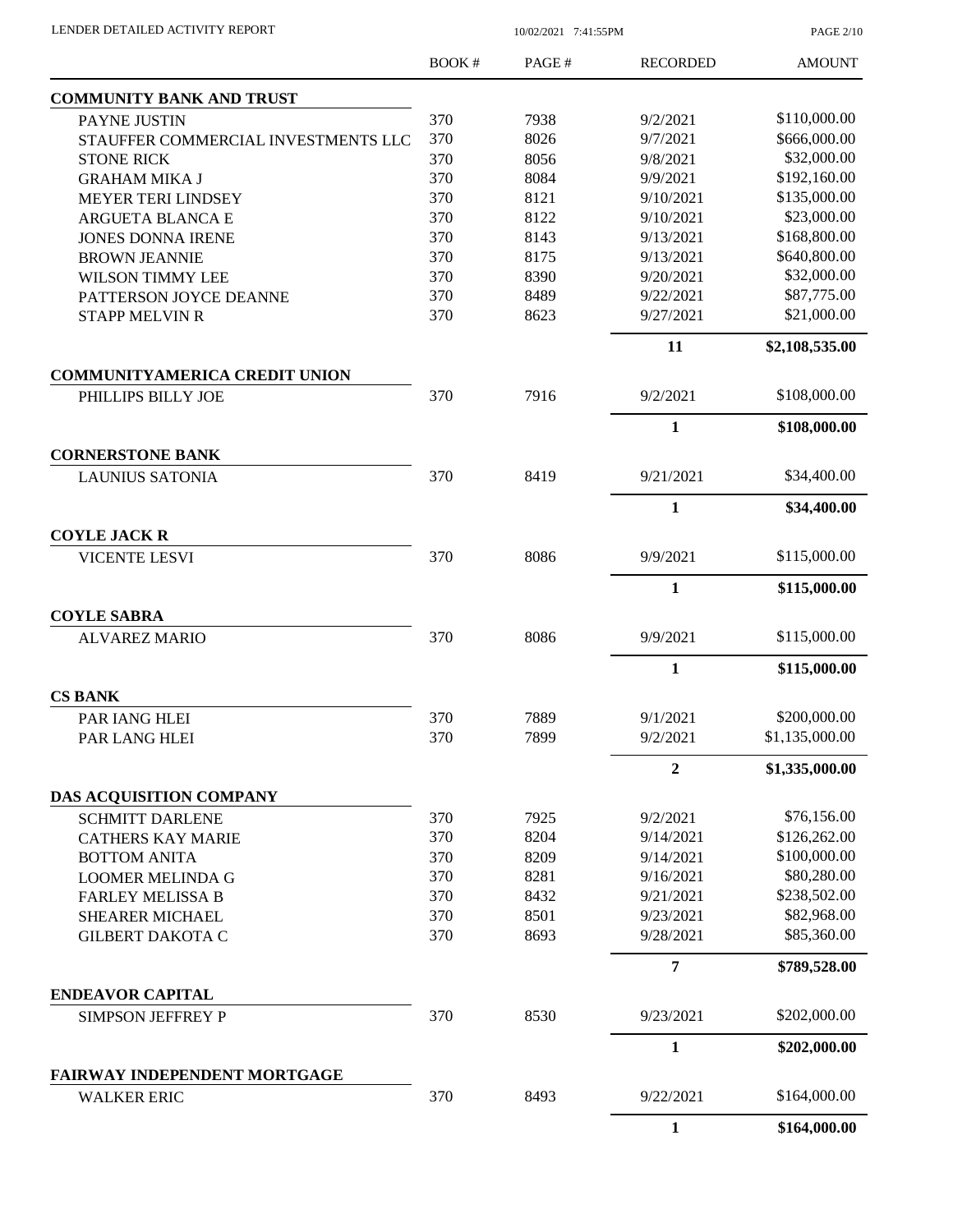| LENDER DETAILED ACTIVITY REPORT | 10/02/2021 7:41:55PM |       |                         | <b>PAGE 3/10</b> |
|---------------------------------|----------------------|-------|-------------------------|------------------|
|                                 | BOOK #               | PAGE# | <b>RECORDED</b>         | <b>AMOUNT</b>    |
| <b>FCS FINANCIAL</b>            |                      |       |                         |                  |
| <b>CAMPBELL PAMELA S</b>        | 370                  | 7922  | 9/2/2021                | \$497,000.00     |
| <b>BOWSER KERRI LYNN</b>        | 370                  | 8397  | 9/21/2021               | \$209,564.50     |
|                                 |                      |       | $\overline{2}$          | \$706,564.50     |
| <b>FIRST COMMUNITY BANK</b>     |                      |       |                         |                  |
| <b>LANNON RAMONA</b>            | 370                  | 7907  | 9/2/2021                | \$101,000.00     |
| <b>SPENCER TRAVIS</b>           | 370                  | 7927  | 9/2/2021                | \$47,175.00      |
| <b>BURNETT RALPH C</b>          | 370                  | 8046  | 9/8/2021                | \$222,000.00     |
| <b>FORD AMBER</b>               | 370                  | 8092  | 9/9/2021                | \$250,750.00     |
| <b>RAMSEY THAD E</b>            | 370                  | 8195  | 9/14/2021               | \$76,732.50      |
| <b>HARRIS JAN M</b>             | 370                  | 8206  | 9/14/2021               | \$94,800.00      |
| <b>SWARTZ JEROD</b>             | 370                  | 8251  | 9/15/2021               | \$228,000.00     |
| <b>BARRYMORE HEATHER</b>        | 370                  | 8277  | 9/16/2021               | \$40,500.00      |
| ORTEGA CLEMENTE DANIEL          | 370                  | 8348  | 9/20/2021               | \$121,600.00     |
| HOWE PROPERTIES 21 LLC          | 370                  | 8438  | 9/21/2021               | \$175,000.00     |
| THOMAS AUBREY MORGAN            | 370                  | 8540  | 9/23/2021               | \$86,500.00      |
| REBECKA J COBB, LLC             | 370                  | 8676  | 9/28/2021               | \$88,000.00      |
| <b>GOUGE KATHY</b>              | 370                  | 8723  | 9/29/2021               | \$35,700.00      |
| <b>MATHEW GLENDA</b>            | 370                  | 8755  | 9/30/2021               | \$202,725.00     |
|                                 |                      |       | 14                      | \$1,770,482.50   |
| <b>FIRST MISSOURI BANK</b>      |                      |       |                         |                  |
| <b>GOWER TRACIE</b>             | 370                  | 8300  | 9/16/2021               | \$149,000.00     |
|                                 |                      |       | $\mathbf{1}$            | \$149,000.00     |
| <b>FIRSTTRUST HOME LOANS</b>    |                      |       |                         |                  |
| <b>CARPENTER JAKOB</b>          | 370                  | 7873  | 9/1/2021                | \$116,060.00     |
| <b>VENE KELSEY</b>              | 370                  | 8016  | 9/7/2021                | \$125,000.00     |
| MILLER AUSTIN WADE              | 370                  | 8495  | 9/22/2021               | \$284,788.00     |
| <b>STAHL CLINT</b>              | 370                  | 8519  | 9/23/2021               | \$264,000.00     |
|                                 |                      |       | $\overline{\mathbf{4}}$ | \$789,848.00     |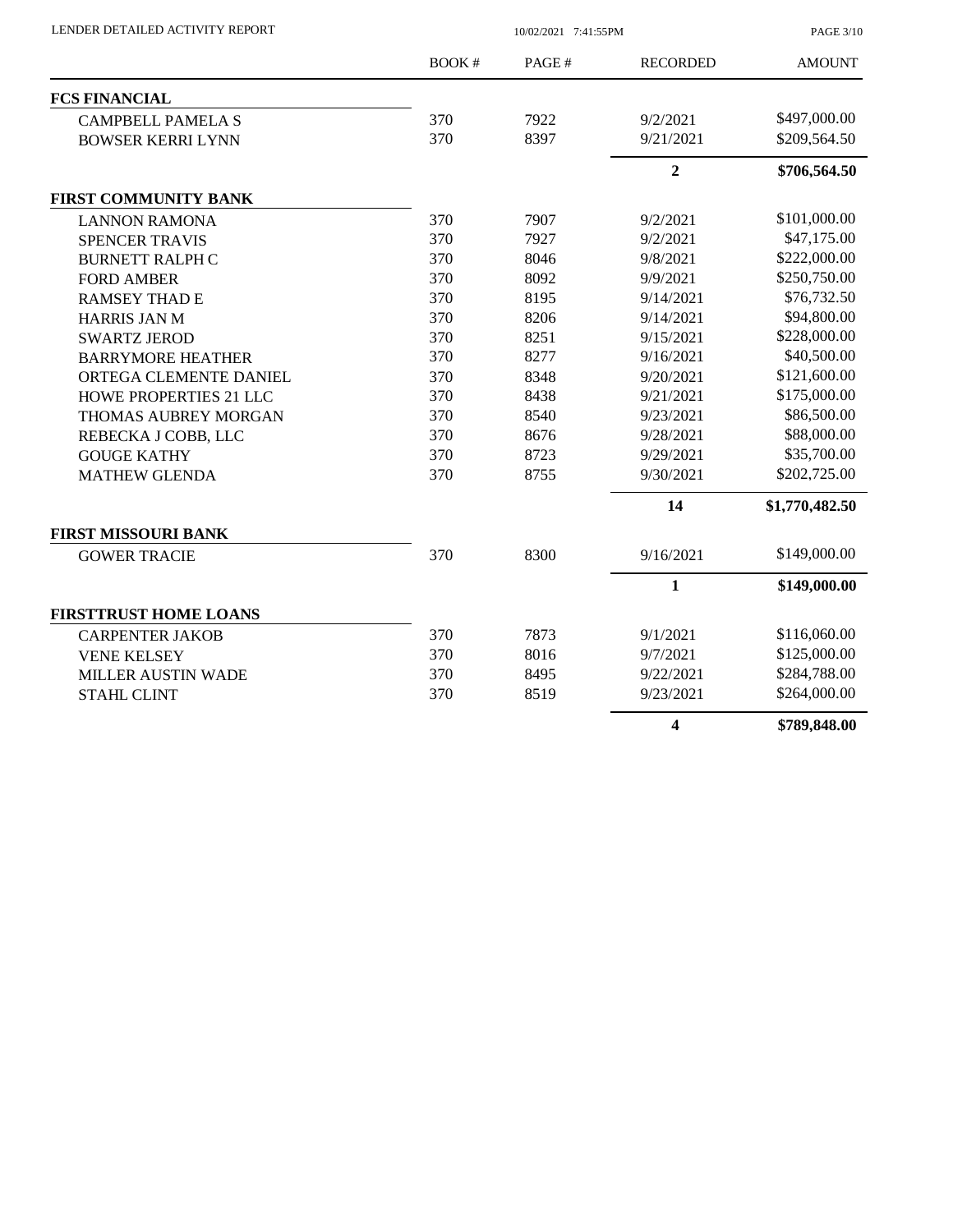PAGE 4/10

|                               | <b>BOOK#</b> | PAGE# | <b>RECORDED</b> | <b>AMOUNT</b> |
|-------------------------------|--------------|-------|-----------------|---------------|
| <b>FLAT BRANCH MORTGAGE</b>   |              |       |                 |               |
| <b>CRANE SAGE L</b>           | 370          | 7871  | 9/1/2021        | \$82,500.00   |
| <b>GREENSTREET SARAH E</b>    | 370          | 7895  | 9/1/2021        | \$202,449.00  |
| NONENMACHER VICTORIA          | 370          | 7973  | 9/3/2021        | \$156,380.00  |
| <b>BENTON TIFFIANY D</b>      | 370          | 7974  | 9/3/2021        | \$200,000.00  |
| FRIEND CELIA D                | 370          | 8011  | 9/7/2021        | \$61,100.00   |
| <b>MORAN RUSSELL</b>          | 370          | 8025  | 9/7/2021        | \$127,500.00  |
| <b>DOBBS RACHEL E</b>         | 370          | 8041  | 9/8/2021        | \$209,000.00  |
| <b>WALLACE RONALD J</b>       | 370          | 8049  | 9/8/2021        | \$202,400.00  |
| HAYES MICHAEL L               | 370          | 8050  | 9/8/2021        | \$81,800.00   |
| <b>CAGLE BILL JR</b>          | 370          | 8063  | 9/8/2021        | \$252,424.00  |
| HERRON TIMOTHY B              | 370          | 8079  | 9/9/2021        | \$140,000.00  |
| HORN KAYELA                   | 370          | 8110  | 9/10/2021       | \$278,625.00  |
| <b>BRIDGES ABBIE</b>          | 370          | 8128  | 9/10/2021       | \$141,292.00  |
| ZELINSKI ZACHARY              | 370          | 8133  | 9/10/2021       | \$92,635.00   |
| MOORE STEVEN E                | 370          | 8148  | 9/13/2021       | \$110,000.00  |
| <b>SMITH CAROL</b>            | 370          | 8177  | 9/13/2021       | \$120,000.00  |
| <b>CAVNESS JORDAN</b>         | 370          | 8183  | 9/13/2021       | \$202,350.00  |
| <b>BRIDGES MATTHEW G</b>      | 370          | 8194  | 9/14/2021       | \$89,300.00   |
| <b>CAGLE WANDA</b>            | 370          | 8219  | 9/14/2021       | \$133,162.00  |
| <b>BRASHERS MCKENZIE LYNN</b> | 370          | 8221  | 9/14/2021       | \$191,762.00  |
| <b>BUSBY CHARLOTTE</b>        | 370          | 8249  | 9/15/2021       | \$159,400.00  |
| KENNEBECK JACOB WILLIAM       | 370          | 8283  | 9/16/2021       | \$207,100.00  |
| STEWART NIKOLA                | 370          | 8296  | 9/16/2021       | \$151,701.00  |
| <b>HULSEY COLLEEN</b>         | 370          | 8298  | 9/16/2021       | \$309,900.00  |
| WILLIS KORTNEY M              | 370          | 8329  | 9/17/2021       | \$184,848.00  |
| <b>WILLIAMS DALE</b>          | 370          | 8331  | 9/17/2021       | \$150,258.00  |
| <b>EDWARDS ASHLYNN</b>        | 370          | 8336  | 9/17/2021       | \$180,000.00  |
| <b>CHOLKA DYLAN</b>           | 370          | 8338  | 9/17/2021       | \$110,303.00  |
| MCFADDEN LINDSAY              | 370          | 8363  | 9/20/2021       | \$252,000.00  |
| <b>FORBES CHRIS D</b>         | 370          | 8365  | 9/20/2021       | \$116,060.00  |
|                               | 370          | 8369  | 9/20/2021       | \$119,428.00  |
| <b>KELLER SHARON L</b>        | 370          | 8379  | 9/20/2021       | \$290,800.00  |
| THOMAS KELLY JO               | 370          |       |                 | \$162,501.00  |
| WRIGHT TOM                    |              | 8410  | 9/21/2021       | \$152,000.00  |
| STEPHENS ALYSSA               | 370          | 8440  | 9/21/2021       | \$192,000.00  |
| <b>SHIDELER TAREN</b>         | 370          | 8473  | 9/22/2021       | \$185,000.00  |
| <b>BURNS RYAN</b>             | 370          | 8480  | 9/22/2021       | \$201,286.00  |
| <b>MORRIS CHRISTIE</b>        | 370          | 8528  | 9/23/2021       |               |
| <b>BRANDON KAYLEE A</b>       | 370          | 8554  | 9/24/2021       | \$116,844.00  |
| <b>SCHRIEVER TASHA</b>        | 370          | 8581  | 9/24/2021       | \$111,600.00  |
| <b>BAKER CARRIE J</b>         | 370          | 8590  | 9/27/2021       | \$277,777.00  |
| MAFFEL JENNIFER S             | 370          | 8617  | 9/27/2021       | \$249,000.00  |
| <b>BRIDGES KALI</b>           | 370          | 8624  | 9/27/2021       | \$135,000.00  |
| WYDICK JOHN                   | 370          | 8635  | 9/27/2021       | \$58,750.00   |
| <b>CANTWELL SANDRA</b>        | 370          | 8637  | 9/27/2021       | \$122,000.00  |
| <b>DINCAN STARLITE</b>        | 370          | 8679  | 9/28/2021       | \$116,262.00  |
| <b>SMALL ASHLEY NICOLE</b>    | 370          | 8689  | 9/28/2021       | \$157,225.00  |
| PILKENTON JESSICA             | 370          | 8725  | 9/29/2021       | \$128,787.00  |
| WYATT TERI JANETTE            | 370          | 8731  | 9/29/2021       | \$445,265.00  |
| <b>SPENCER SKYLER</b>         | 370          | 8734  | 9/29/2021       | \$156,565.00  |
| PARROTT LEAH                  | 370          | 8738  | 9/30/2021       | \$176,965.00  |
| <b>HOLZ GYLA</b>              | 370          | 8767  | 9/30/2021       | \$116,500.00  |
| SHERWOOD LANNA RUTH           | 370          | 8776  | 9/30/2021       | \$319,113.00  |
|                               |              |       |                 |               |

**52 \$8,886,917.00**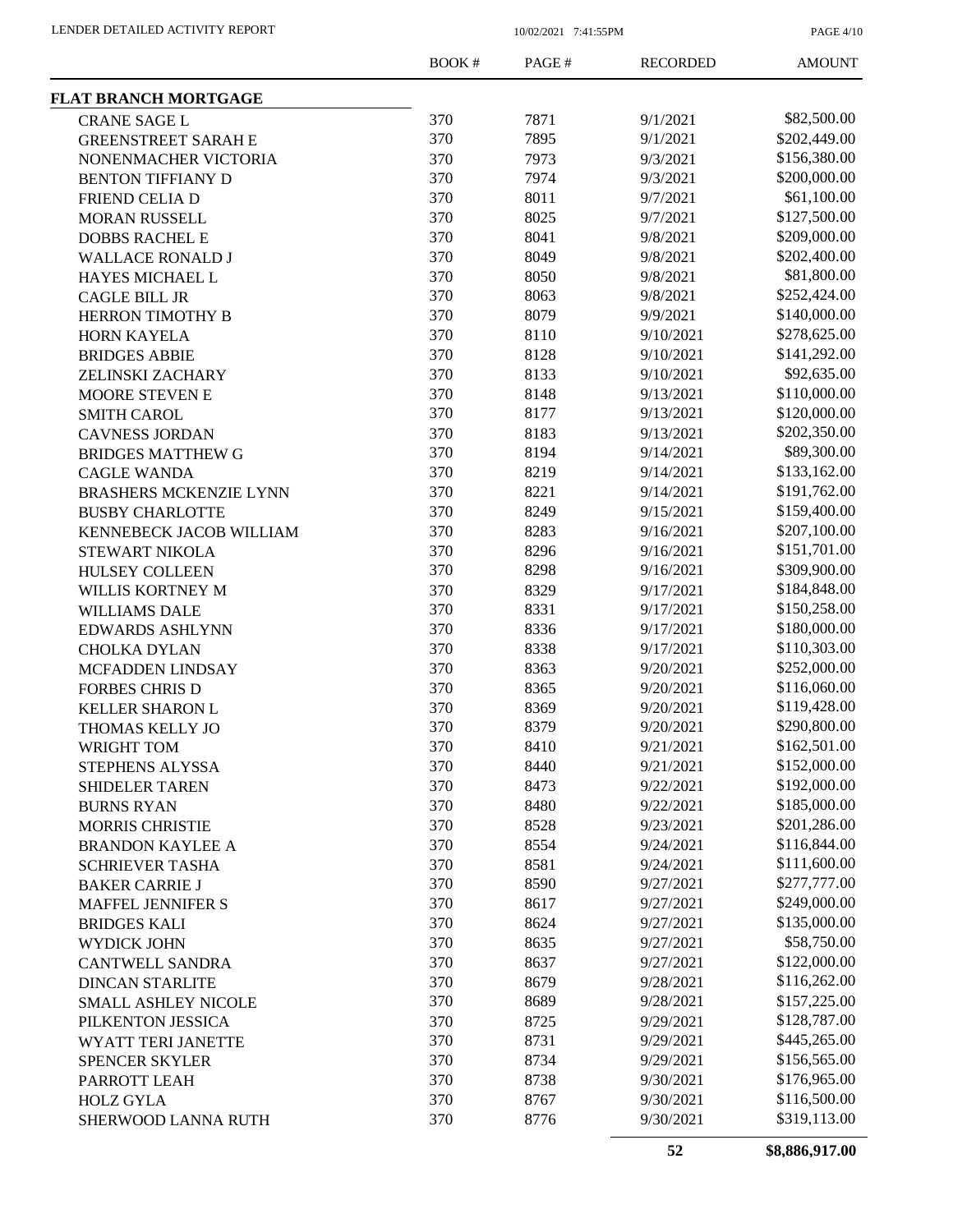BOOK # PAGE # AMOUNT RECORDED **FREEDOM MORTGAGE** ROSS KELLY 370 7878 9/1/2021 \$174,676.00 LOWRY DEE ANN R 370 8270 9/16/2021 \$107,951.00 PERRY ANGELLA J 370 8361 9/20/2021 \$159,893.00 BLEVINS CARYN 370 8549 9/23/2021 \$133,904.00 WILSON DOLLY L 370 8736 9/29/2021 \$98,884.00 **5 \$675,308.00 GATEWAY MORTGAGE GROUP** CUTILLO JAMES A 370 8619 9/27/2021 \$180,000.00 KING CYRUS 370 8763 9/30/2021 \$71,610.00 **2 \$251,610.00 GERSHMAN MORTGAGE** REAVIS DANIEL GRANT 370 8055 9/8/2021 \$108,800.00 **1 \$108,800.00 GREAT SOUTHERN BANK** CONWAY DONALD 370 7869 9/1/2021 \$104,000.00 FIELD JOCELYN ANNE C PASIMIO 370 8503 9/23/2021 \$34,000.00 **2 \$138,000.00 GUARANTY BANK** HENRY LAND & CATTLE LLC 370 7876 9/1/2021 \$175,000.00 MOLANDCO 370 7967 9/3/2021 \$462,500.00 MOLANDCO 370 7968 9/3/2021 \$568,300.00 JOHNSON RAETH ALAN 370 8009 9/7/2021 \$52,000.00 CAMERER SARA 370 8371 9/20/2021 \$0.00 CAMERER SARA 370 8372 9/20/2021 \$79,782.00 NELSON ASHLEE D 370 8395 9/20/2021 \$109,500.00 WAGNER RHONDA 370 8601 9/27/2021 \$261,000.00 CROSS CHURCH NEOSHO 370 8655 9/27/2021 \$138,738.00 **9 \$1,846,820.00 HARRIS EARL L** VAN DORN MARCUS 370 8112 9/10/2021 \$540,000.00 **1 \$540,000.00 HARRIS JANIE A** VAN DORN LACY 370 8112 9/10/2021 \$540,000.00 **1 \$540,000.00 HOMEBRIDGE FINANCIAL** SHAVER JAIME 370 8600 9/27/2021 \$233,939.00 **1 \$233,939.00 LAND HOME FINANCIAL SERVICES** WHITLEY MATTHEW 370 8560 9/24/2021 \$81,000.00 **1 \$81,000.00 LEADERONE FINANCIAL** BRASIER KAREN 370 8645 9/27/2021 \$147,000.00 TURLEY NICOLE C 370 8658 9/27/2021 \$154,810.00

LENDER DETAILED ACTIVITY REPORT 10/02/2021 7:41:55PM

PAGE 5/10

**2 \$301,810.00**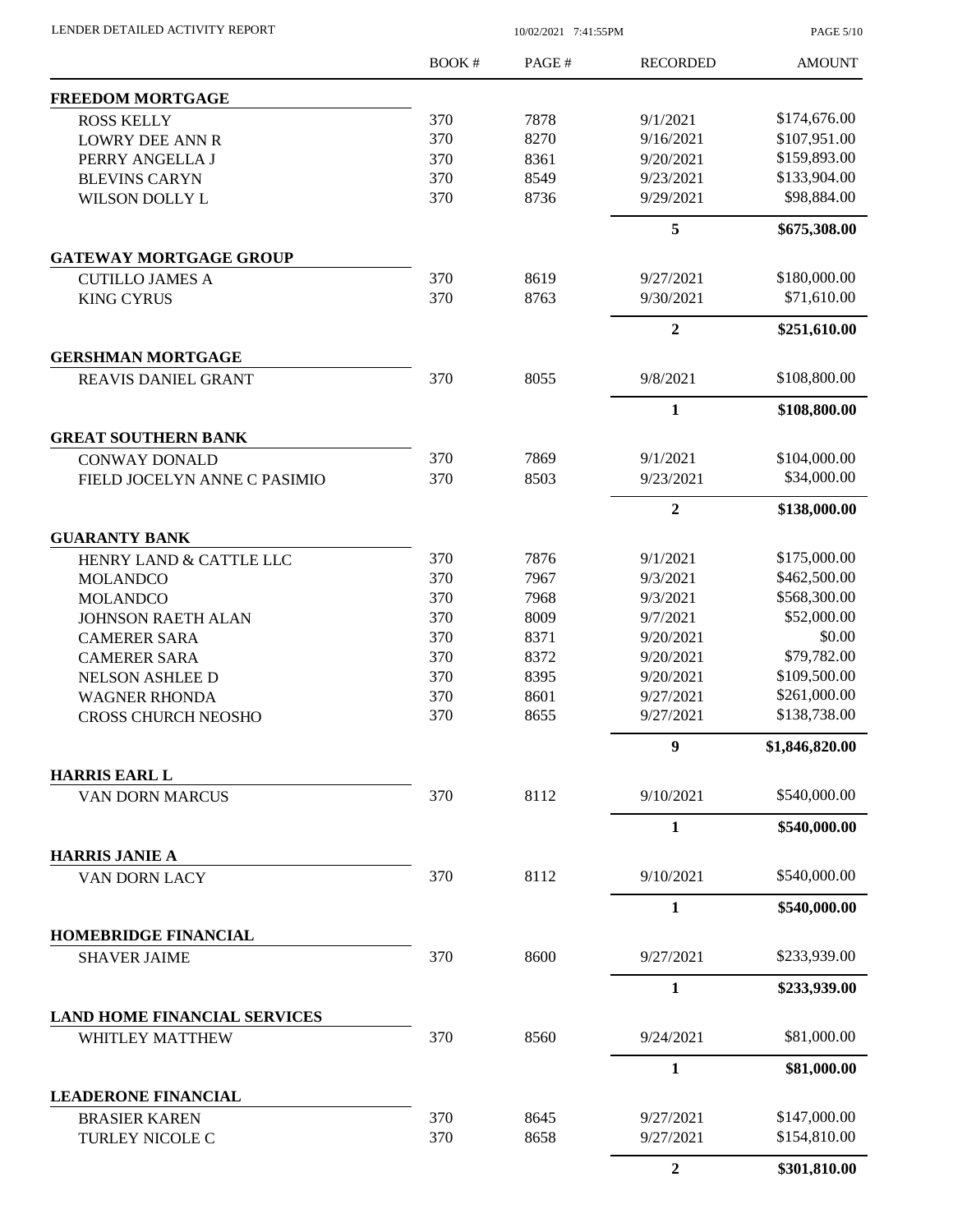| LENDER DETAILED ACTIVITY REPORT                              | 10/02/2021 7:41:55PM |              |                        | PAGE 6/10                   |  |
|--------------------------------------------------------------|----------------------|--------------|------------------------|-----------------------------|--|
|                                                              | BOOK #               | PAGE#        | <b>RECORDED</b>        | <b>AMOUNT</b>               |  |
| LIMA ONE CAPITAL LLC                                         |                      |              |                        |                             |  |
| UNTETHERED PROPERTIES LLC                                    | 370                  | 8780         | 9/30/2021              | \$617,400.00                |  |
|                                                              |                      |              | $\mathbf{1}$           | \$617,400.00                |  |
| <b>LOANDEPOT.COM</b>                                         |                      |              |                        |                             |  |
| <b>MOORE VERNA FAY</b>                                       | 370                  | 7945         | 9/3/2021               | \$115,500.00                |  |
| <b>KIRBY MAKISHA L</b>                                       | 370                  | 8032         | 9/8/2021               | \$200,000.00                |  |
| <b>MUTZ AARON R</b>                                          | 370                  | 8266         | 9/16/2021              | \$184,500.00                |  |
|                                                              |                      |              | 3                      | \$500,000.00                |  |
| <b>MID-MISSOURI BANK</b>                                     |                      |              |                        |                             |  |
| <b>HAVENS JOHN</b>                                           | 370                  | 7891         | 9/1/2021               | \$250,000.00                |  |
| <b>REBECO LLC SERIES 2</b>                                   | 370                  | 7979         | 9/3/2021               | \$66,901.75                 |  |
| <b>REBECO LLC SERIES 2</b>                                   | 370                  | 7981         | 9/3/2021               | \$113,954.00                |  |
| <b>REBECO LLC SERIES 2</b>                                   | 370                  | 8017         | 9/7/2021               | \$113,954.00                |  |
| <b>HAASE AMBER J</b><br><b>SCHLEGEL KIMBERLY</b>             | 370<br>370           | 8311<br>8424 | 9/17/2021<br>9/21/2021 | \$120,000.00<br>\$55,000.00 |  |
|                                                              |                      |              | 6                      | \$719,809.75                |  |
|                                                              |                      |              |                        |                             |  |
| <b>MIDWEST MORTGAGE ASSOCIATES</b><br><b>STEVENS LEALEEN</b> | 370                  | 8305         | 9/16/2021              | \$106,400.00                |  |
|                                                              |                      |              | 1                      | \$106,400.00                |  |
| <b>MIL-NEVADA</b>                                            |                      |              |                        |                             |  |
| REVOLUTION HOME BUYERS LLC                                   | 370                  | 8586         | 9/24/2021              | \$130,000.00                |  |
| <b>HRB LLC</b>                                               | 370                  | 8687         | 9/28/2021              | \$190,000.00                |  |
|                                                              |                      |              | $\mathbf{2}$           | \$320,000.00                |  |
| MISSOURI HOUSING DEVELOPMENT COMMISSION                      |                      |              |                        |                             |  |
| <b>BRANDON KAYLEE A</b>                                      | 370                  | 8555         | 9/24/2021              | \$4,673.76                  |  |
| <b>GILBERT DAKOTA C</b>                                      | 370                  | 8694         | 9/28/2021              | \$3,414.40                  |  |
| PARROTT LEAH                                                 | 370                  | 8739         | 9/30/2021              | \$7,078.60                  |  |
|                                                              |                      |              | 3                      | \$15,166.76                 |  |
| MORTGAGE SOLUTIONS OF COLORADO                               |                      |              |                        |                             |  |
| WEBER KIMBERLY D                                             | 370                  | 7924         | 9/2/2021               | \$341,375.00                |  |
|                                                              |                      |              | 1                      | \$341,375.00                |  |
| <b>NEW DAY FINANCIAL</b>                                     |                      |              |                        |                             |  |
| <b>KIRBY REGINA C</b>                                        | 370                  | 8211         | 9/14/2021              | \$193,600.00                |  |
| <b>SALTER MONICA SUE</b>                                     | 370                  | 8212         | 9/14/2021              | \$91,800.00                 |  |
|                                                              |                      |              | 2                      | \$285,400.00                |  |
| <b>NEW LIFE RESOURCES</b><br>OSBORNE MICHAEL W TRUST         | 370                  | 8120         | 9/10/2021              | \$146,600.00                |  |
|                                                              |                      |              | 1                      | \$146,600.00                |  |
| <b>NEWREZ</b>                                                |                      |              |                        |                             |  |
| POTTER VICTORIA L                                            | 370                  | 8534         | 9/23/2021              | \$55,000.00                 |  |
|                                                              |                      |              | $\mathbf{1}$           | \$55,000.00                 |  |
| <b>OAKSTAR BANK</b>                                          |                      |              |                        |                             |  |
| <b>WEAVER KELLY B</b>                                        | 370                  | 8573         | 9/24/2021              | \$277,500.00                |  |
| <b>BEMO RACHEL</b>                                           | 370                  | 8582         | 9/24/2021              | \$35,800.00                 |  |
|                                                              |                      |              | $\boldsymbol{2}$       | \$313,300.00                |  |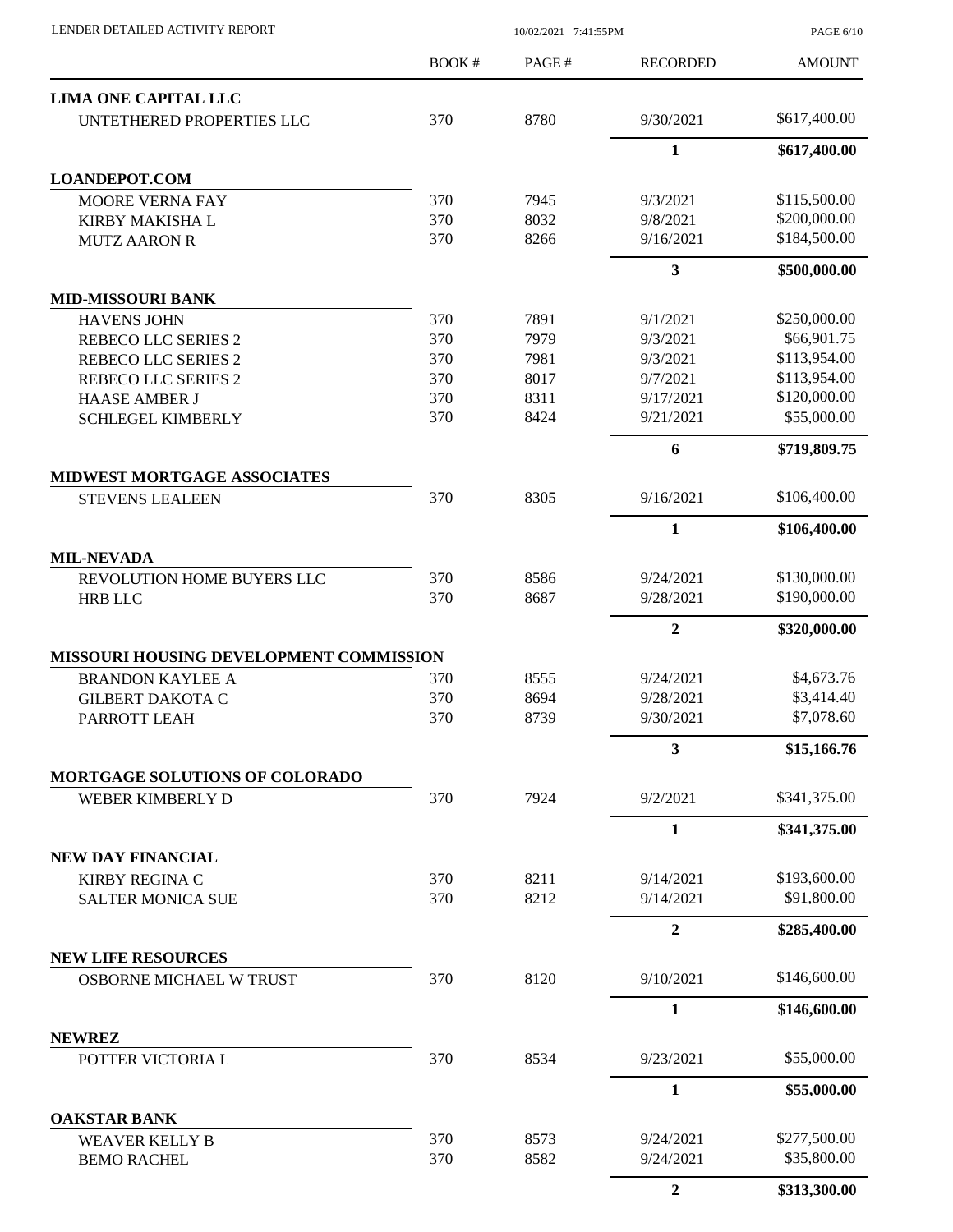|                          | <b>BOOK#</b> | PAGE# | <b>RECORDED</b>  | <b>AMOUNT</b>  |
|--------------------------|--------------|-------|------------------|----------------|
| <b>OLD MISSOURI BANK</b> |              |       |                  |                |
| <b>HOWELL MATT</b>       | 370          | 8013  | 9/7/2021         | \$113,800.00   |
|                          |              |       | $\mathbf{1}$     | \$113,800.00   |
| PENNYMAC LOAN SERVICES   |              |       |                  |                |
| <b>KYSER KRISTINA</b>    | 370          | 7860  | 9/1/2021         | \$158,337.00   |
| <b>SCHNEIDER THOMAS</b>  | 370          | 8141  | 9/13/2021        | \$123,117.00   |
| <b>STONE JOHN</b>        | 370          | 8673  | 9/28/2021        | \$232,000.00   |
| <b>JOHNSON ASHLEY M</b>  | 370          | 8761  | 9/30/2021        | \$215,545.00   |
|                          |              |       | 4                | \$728,999.00   |
| PEOPLES BANK OF SENECA   |              |       |                  |                |
| <b>TESTERMAN KENDRA</b>  | 370          | 7888  | 9/1/2021         | \$44,000.00    |
| WOOD ELIZABETH LEE       | 370          | 7975  | 9/3/2021         | \$308,800.00   |
| MITCHELL LAURIE A        | 370          | 8019  | 9/7/2021         | \$112,000.00   |
| NPD SERVICE, LLC         | 370          | 8139  | 9/13/2021        | \$348,500.00   |
| WHITEHEAD JARED D        | 370          | 8434  | 9/21/2021        | \$40,000.00    |
| <b>BARWICK CARLY</b>     | 370          | 8467  | 9/22/2021        | \$302,600.00   |
| POOR ERIN J              | 370          | 8544  | 9/23/2021        | \$280,000.00   |
| <b>FERAL FOLK</b>        | 370          | 8546  | 9/23/2021        | \$40,000.00    |
| <b>SHULER DYLAN</b>      | 370          | 8690  | 9/28/2021        | \$52,000.00    |
| WHITEHEAD SANDRA K       | 370          | 8741  | 9/30/2021        | \$100,000.00   |
|                          |              |       | 10               | \$1,627,900.00 |
| <b>PINNACLE BANK</b>     |              |       |                  |                |
| <b>BENDER ERIN</b>       | 370          | 8683  | 9/28/2021        | \$895,000.00   |
| <b>WIRZBERG LINDA</b>    | 370          | 8700  | 9/28/2021        | \$150,500.00   |
|                          |              |       | $\boldsymbol{2}$ | \$1,045,500.00 |
| PLAZA HOME MORTGAGE      |              |       |                  |                |
| <b>MACY RONALD J</b>     | 370          | 8224  | 9/14/2021        | \$150,000.00   |
|                          |              |       | 1                | \$150,000.00   |
| <b>ROCKET MORTGAGE</b>   |              |       |                  |                |
| STRAZZINSKI BENJAMIN     | 370          | 7865  | 9/1/2021         | \$109,100.00   |
| DARDEN ROBERT E          | 370          | 7903  | 9/2/2021         | \$200,000.00   |
| <b>RATTLES KATIE J</b>   | 370          | 7948  | 9/3/2021         | \$245,600.00   |
| <b>HART DUSTIN</b>       | 370          | 7992  | 9/7/2021         | \$416,000.00   |
| HOLCOMB TRACY L          | 370          | 8075  | 9/9/2021         | \$140,000.00   |
| <b>ADKINS LARISSA</b>    | 370          | 8168  | 9/13/2021        | \$110,704.00   |
| <b>ENGBERG BONNIE</b>    | 370          | 8226  | 9/14/2021        | \$60,000.00    |
| LOVELADY MARK C          | 370          | 8262  | 9/15/2021        | \$122,166.00   |
| <b>GLOVER MORRIS S</b>   | 370          | 8312  | 9/17/2021        | \$530,000.00   |
| <b>CLARK WESLEY</b>      | 370          | 8417  | 9/21/2021        | \$110,416.00   |
| DALY BARNIE MICHELLE     | 370          | 8452  | 9/22/2021        | \$107,636.00   |
| <b>SMITH HOWARD D</b>    | 370          | 8462  | 9/22/2021        | \$80,965.00    |
| STEVENS TERESA D         | 370          | 8535  | 9/23/2021        | \$285,000.00   |
| <b>RUSSOW KELLY</b>      | 370          | 8595  | 9/27/2021        | \$145,250.00   |
| <b>LAND DAVID A</b>      | 370          | 8627  | 9/27/2021        | \$104,900.00   |
|                          |              |       | 15               | \$2,767,737.00 |
| ROYAL UNITED MORTGAGE    |              |       |                  |                |
| <b>BAIRD KELLIE</b>      | 370          | 8498  | 9/23/2021        | \$82,000.00    |
|                          |              |       | $\mathbf{1}$     | \$82,000.00    |

LENDER DETAILED ACTIVITY REPORT 10/02/2021 7:41:55PM

PAGE 7/10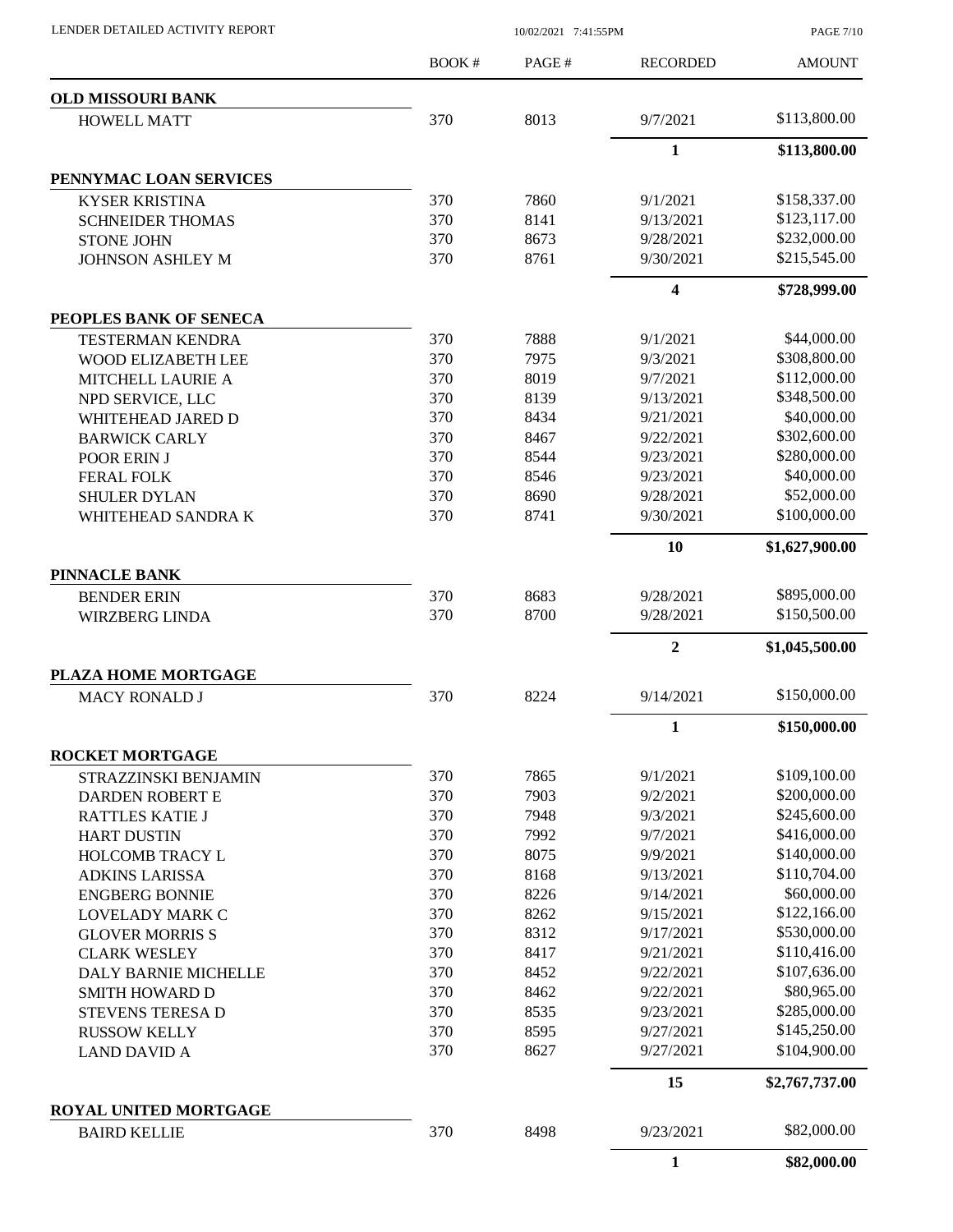| LENDER DETAILED ACTIVITY REPORT                               | 10/02/2021 7:41:55PM |       |                 | <b>PAGE 8/10</b> |
|---------------------------------------------------------------|----------------------|-------|-----------------|------------------|
|                                                               | <b>BOOK#</b>         | PAGE# | <b>RECORDED</b> | <b>AMOUNT</b>    |
| SECRETARY OF HOUSING AND URBAN DEVELOPMENT                    |                      |       |                 |                  |
| <b>MORALES DANIEL</b>                                         | 370                  | 8592  | 9/27/2021       | \$9,727.22       |
| <b>COTTER CHERYL L</b>                                        | 370                  | 8666  | 9/28/2021       | \$3,235.74       |
| RYAN KEITH A                                                  | 370                  | 8742  | 9/30/2021       | \$12,218.95      |
|                                                               |                      |       | $\mathbf{3}$    | \$25,181.91      |
| <b>SECURITY BANK OF SOUTHWEST MISSOURI</b>                    |                      |       |                 |                  |
| HICKMAN HANNAH                                                | 370                  | 8475  | 9/22/2021       | \$92,000.00      |
|                                                               |                      |       | $\mathbf{1}$    | \$92,000.00      |
| <b>SIMMONS BANK</b>                                           |                      |       |                 |                  |
| <b>JACCAUD JOAN E TRUST</b>                                   | 370                  | 8159  | 9/13/2021       | \$74,644.00      |
|                                                               |                      |       | $\mathbf{1}$    | \$74,644.00      |
| <b>SKYONE FEDERAL CREDIT UNION</b><br><b>HUGGINS SHERYL L</b> | 370                  | 8268  | 9/16/2021       | \$115,000.00     |
|                                                               |                      |       |                 |                  |
|                                                               |                      |       | $\mathbf{1}$    | \$115,000.00     |
| <b>SOUTHWEST MISSOURI BANK</b><br>KUEHLE R KEITH              | 370                  | 7914  | 9/2/2021        | \$50,000.00      |
| <b>OXENDINE BILLY RAY</b>                                     | 370                  | 8081  | 9/9/2021        | \$90,500.00      |
| <b>WALD LARRY</b>                                             | 370                  | 8096  | 9/9/2021        | \$261,300.00     |
| <b>BOWERS MELISSA J</b>                                       | 370                  | 8137  | 9/13/2021       | \$480,000.00     |
| ALVARADO DAVID C                                              | 370                  | 8247  | 9/15/2021       | \$110,366.00     |
| CONNELL JORDAN N                                              | 370                  | 8453  | 9/22/2021       | \$35,173.00      |
| HIRSHEY ALICIA L HUGHES                                       | 370                  | 8455  | 9/22/2021       | \$43,000.00      |
| <b>MILLER TAMMY</b>                                           | 370                  | 8477  | 9/22/2021       | \$85,700.00      |
| <b>BLAND JOYCE</b>                                            | 370                  | 8483  | 9/22/2021       | \$100,000.00     |
| <b>GRANADOS LILIAN</b>                                        | 370                  | 8563  | 9/24/2021       | \$245,000.00     |
| <b>GRANADOS SANDRA</b>                                        | 370                  | 8564  | 9/24/2021       | \$245,000.00     |
| <b>KAHLER NEOLA FAYE</b>                                      | 370                  | 8577  | 9/24/2021       | \$25,000.00      |
| WOODWARD REBECCA                                              | 370                  | 8596  | 9/27/2021       | \$200,000.00     |
| MCKNIGHT SABRINA                                              | 370                  | 8597  | 9/27/2021       | \$21,000.00      |
| STEWART CYNTHIA A                                             | 370                  | 8598  | 9/27/2021       | \$36,000.00      |
| SNIDER ERIC GRANT TRUST                                       | 370                  | 8713  | 9/29/2021       | \$100,000.00     |
| <b>CARLIN LAURA</b>                                           | 370                  | 8752  | 9/30/2021       | \$220,000.00     |
| <b>BURNS DAN</b>                                              | 370                  | 8777  | 9/30/2021       | \$20,000.00      |
|                                                               |                      |       | 18              | \$2,368,039.00   |
| <b>SUPREME LENDING</b>                                        |                      |       |                 |                  |
| <b>GINN KENNETH</b>                                           | 370                  | 8027  | 9/8/2021        | \$162,672.00     |
|                                                               |                      |       | $\mathbf{1}$    | \$162,672.00     |
| <b>TELCOMM CU</b>                                             |                      |       |                 |                  |
| <b>KANTOLA JAMES</b>                                          | 370                  | 8740  | 9/30/2021       | \$25,000.00      |
|                                                               |                      |       | $\mathbf{1}$    | \$25,000.00      |
| THE CORNERSTONE BANK                                          |                      |       |                 | \$21,600.00      |
| PHILLIPS AMANDA                                               | 370                  | 8146  | 9/13/2021       |                  |
|                                                               |                      |       | 1               | \$21,600.00      |
| <b>TIB</b><br><b>BARNARD VANESSA</b>                          | 370                  | 7958  | 9/3/2021        | \$145,000.00     |
|                                                               |                      |       | $\mathbf{1}$    | \$145,000.00     |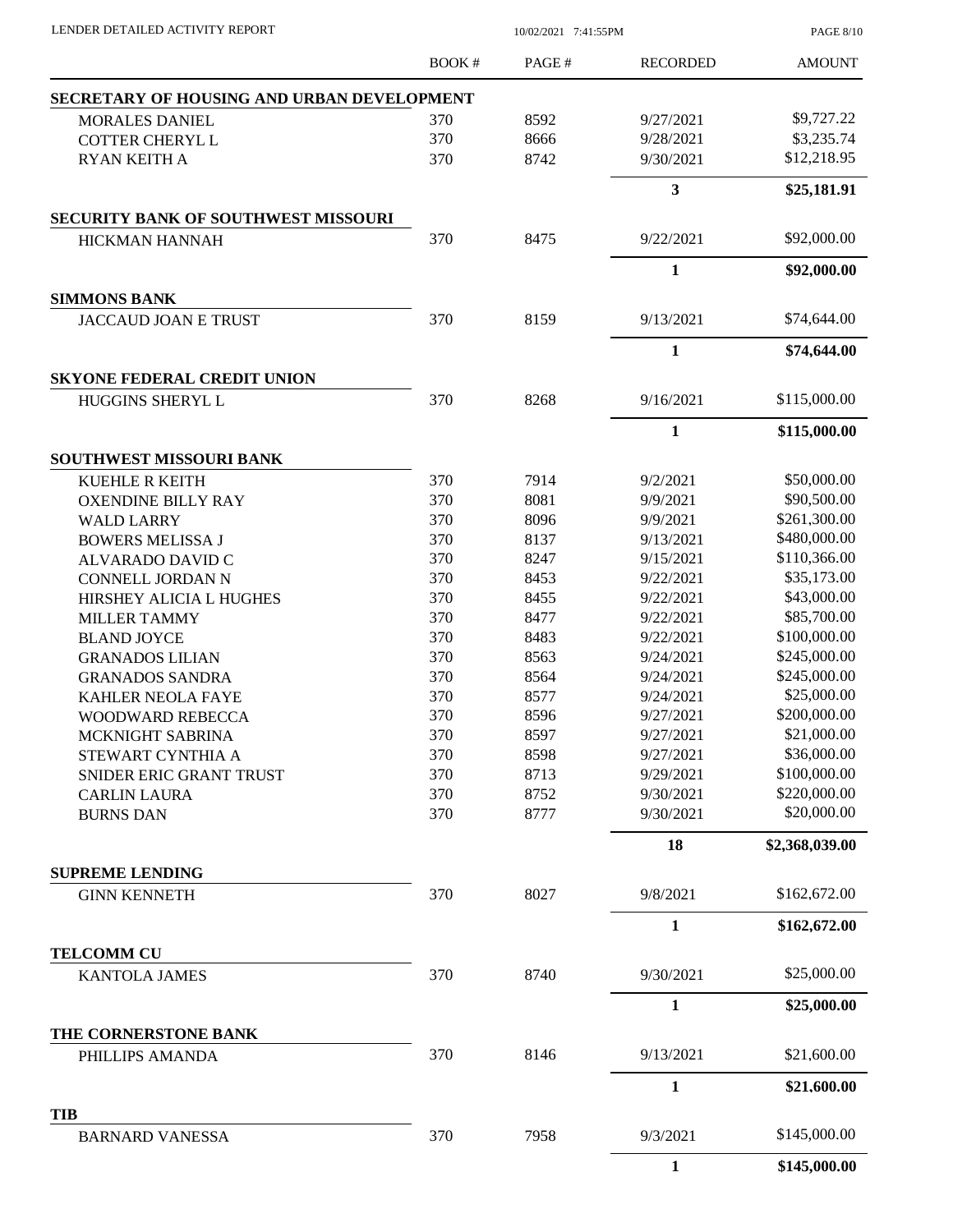| LENDER DETAILED ACTIVITY REPORT |  |
|---------------------------------|--|
|                                 |  |

10/02/2021 7:41:55PM

PAGE 9/10

|                                   | BOOK# | PAGE# | <b>RECORDED</b> | <b>AMOUNT</b>  |
|-----------------------------------|-------|-------|-----------------|----------------|
| <b>TOWNE MORTGAGE</b>             |       |       |                 |                |
| <b>MILLS MIRANDA</b>              | 370   | 7919  | 9/2/2021        | \$152,192.00   |
| <b>BRANHAM MICHELLE L</b>         | 370   | 7959  | 9/3/2021        | \$110,000.00   |
| <b>MARTINEAU DAVID</b>            | 370   | 8006  | 9/7/2021        | \$80,900.00    |
| STEELE, DEVONAL                   | 370   | 8007  | 9/7/2021        | \$55,000.00    |
| <b>VENSON CORTNEY R</b>           | 370   | 8208  | 9/14/2021       | \$224,852.00   |
| <b>JUDD GAVIN M</b>               | 370   | 8633  | 9/27/2021       | \$118,661.00   |
|                                   |       |       | 6               | \$741,605.00   |
| <b>USBANK</b>                     |       |       |                 |                |
| HICKS KIMBERLY D                  | 370   | 7944  | 9/3/2021        | \$165,000.00   |
| <b>JOHNSON MARK</b>               | 370   | 7983  | 9/7/2021        | \$27,200.00    |
| <b>GOLUBSKI DENIS WADE</b>        | 370   | 8144  | 9/13/2021       | \$41,750.00    |
| HARRIS AMANDA MAY                 | 370   | 8399  | 9/21/2021       | \$97,594.00    |
|                                   |       |       | 4               | \$331,544.00   |
| <b>UMB BANK</b>                   |       |       |                 |                |
| PATTERSON COLLABORATIVE LLC       | 370   | 8302  | 9/16/2021       | \$292,000.00   |
|                                   |       |       | $\mathbf{1}$    | \$292,000.00   |
| <b>UNION BANK &amp; TRUST</b>     |       |       |                 |                |
| FREEMAN MED LLC                   | 370   | 7964  | 9/3/2021        | \$8,625,000.00 |
|                                   |       |       | $\mathbf{1}$    | \$8,625,000.00 |
| <b>UNITED MORTGAGE</b>            |       |       |                 |                |
| <b>BLANKENSHIP STEPHENY</b>       | 370   | 8442  | 9/21/2021       | \$259,250.00   |
|                                   |       |       | $\mathbf{1}$    | \$259,250.00   |
| <b>UNITED WHOLESALE MORTGAGE</b>  |       |       |                 |                |
| ANDREWS JEANETTA LYN              | 370   | 8179  | 9/13/2021       | \$185,576.00   |
|                                   |       |       | $\mathbf{1}$    | \$185,576.00   |
| USAA FEDERAL SAVINGS BANK         |       |       |                 |                |
| <b>OHARA MONICA</b>               | 370   | 7892  | 9/1/2021        | \$293,700.00   |
|                                   |       |       | $\mathbf{1}$    | \$293,700.00   |
| <b>VETERANS UNITED HOME LOANS</b> |       |       |                 |                |
| <b>EIDGER EMILY</b>               | 370   | 8341  | 9/17/2021       | \$296,670.00   |
|                                   |       |       | $\mathbf{1}$    | \$296,670.00   |
| <b>WELLS FARGO BANK</b>           |       |       |                 |                |
| HEMBREE KIMBERLY E                | 370   | 8405  | 9/21/2021       | \$254,000.00   |
| PLAKE JOYCE ANN                   | 370   | 8491  | 9/22/2021       | \$169,426.00   |
|                                   |       |       | $\overline{2}$  | \$423,426.00   |
| <b>WEST BARBARA J TRUST</b>       |       |       |                 |                |
| SNOWDEN MARILYN A                 | 370   | 8642  | 9/27/2021       | \$60,000.00    |
|                                   |       |       | $\mathbf{1}$    | \$60,000.00    |
| <b>WEST MICHAEL E TRUST</b>       |       |       |                 |                |
| SNOWDEN JAMES H                   | 370   | 8642  | 9/27/2021       | \$60,000.00    |
|                                   |       |       | $\mathbf{1}$    | \$60,000.00    |